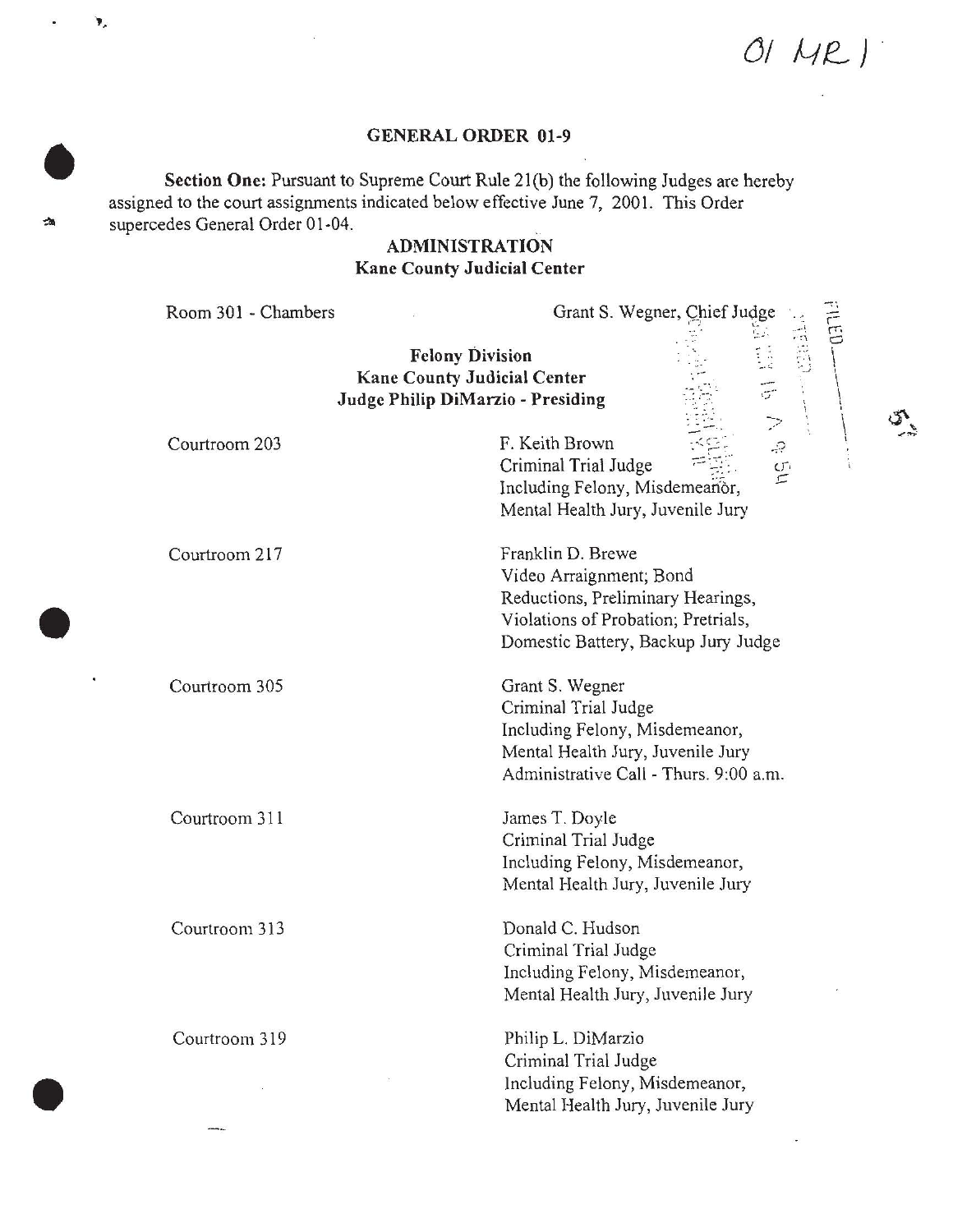### **TRAFFIC & MISDEMEANOR DIVISION Kane County Judicial Center James L. Hallock - Presiding Judge**

Courtroom 209

Courtroom 211

Robert L. Janes Traffic and Misdemeanor

James C. Hallock DUI, Misdemeanor Jury, and Mental Health Jury

Aurora Branch Court Robbin Stuckert

Traffic and Misdemeanor

Elgin Branch Court Carpentersville Branch Court Allen Anderson Traffic and Misdemeanor

### **JUVENILE DIVISION Kane County Judicial Center and Kane County Juvenile Justice Center**

**Judge Judith M. Brawka - Presiding Judge** 

Juvenile Justice Center Thomas E. Mueller Delinquency and Detention Backup Abuse and Neglect

Judicial Center - Courtroom 005 Judith M. Brawka

Abuse and Neglect Backup Detention Hearing Kendall County - Wednesday of each week

## **FAMILY COURT DIVISION Kane County Judicial Center Donald C. Fabian - Presiding Judge**

Courtroom 101

 $\overline{a}$ 

Wiley Edmondson As assigned by the Presiding Judge, including Domestic Violence

Courtroom 101 (Night Court) Rotation as assigned by

Presiding Judge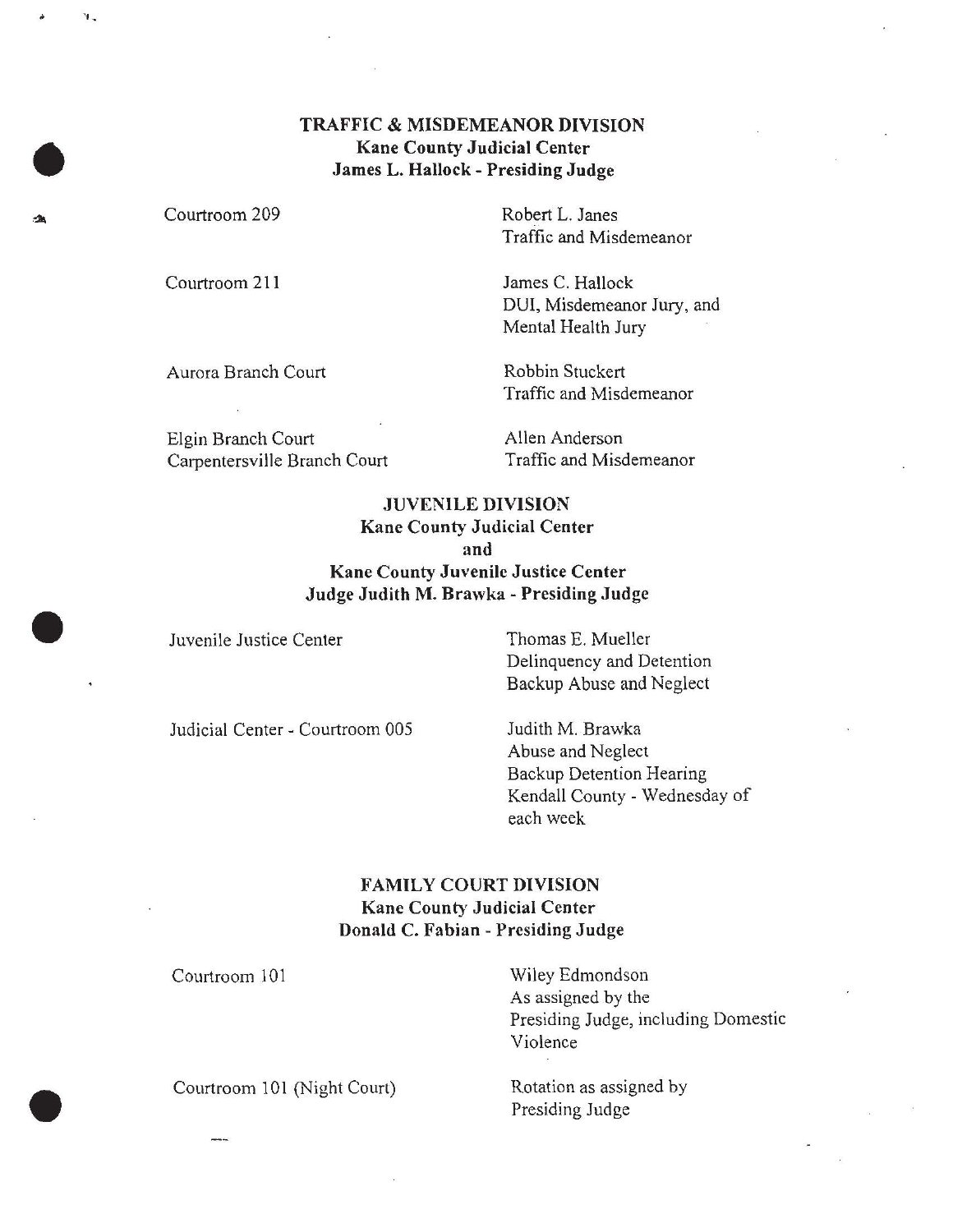Courtroom 111 Courtroom 113 Courtroom 123 Karen Simpson, as assigned by Presiding Judge Stephen Sullivan, as assigned by Presiding Judge Donald J. Fabian CIVIL DIVISION Kane County Courthouse Pamela K. Jensen - Presiding Judge Courtroom 110 Michael J. Colwell Courtroom 350 Courtroom 120 Probate, Foreclosures, Mechanic Lien cases (CH, MR, ED, TX, and MC cases) Patrick J. Dixon Probate, Foreclosures, Mechanic Lien cases (CH, MR, ED, TX, and MC cases) Richard J. Larson Arbitration Supervision; SC/LM cases

> Gene L. Nottolini L Jury Trials; L Bench Trials

Timothy Q. Sheldon L Jury; L Bench Trials

Pamela K. Jensen L Jury Trials; L Bench Trials

#### SPECIAL ASSIGNMENT JUDGES

A. Special Assignment Judge Judge "A"

Courtroom 310

Courtroom 320

Courtroom 340

Leonard J. Wojtecki General Floating except Mental Health on Friday, Civil Division on Thursday, and DeKalb County on the third Wednesday of each month for the entire day. No back-up coverage will be available for the Civil Division or DeKalb County.